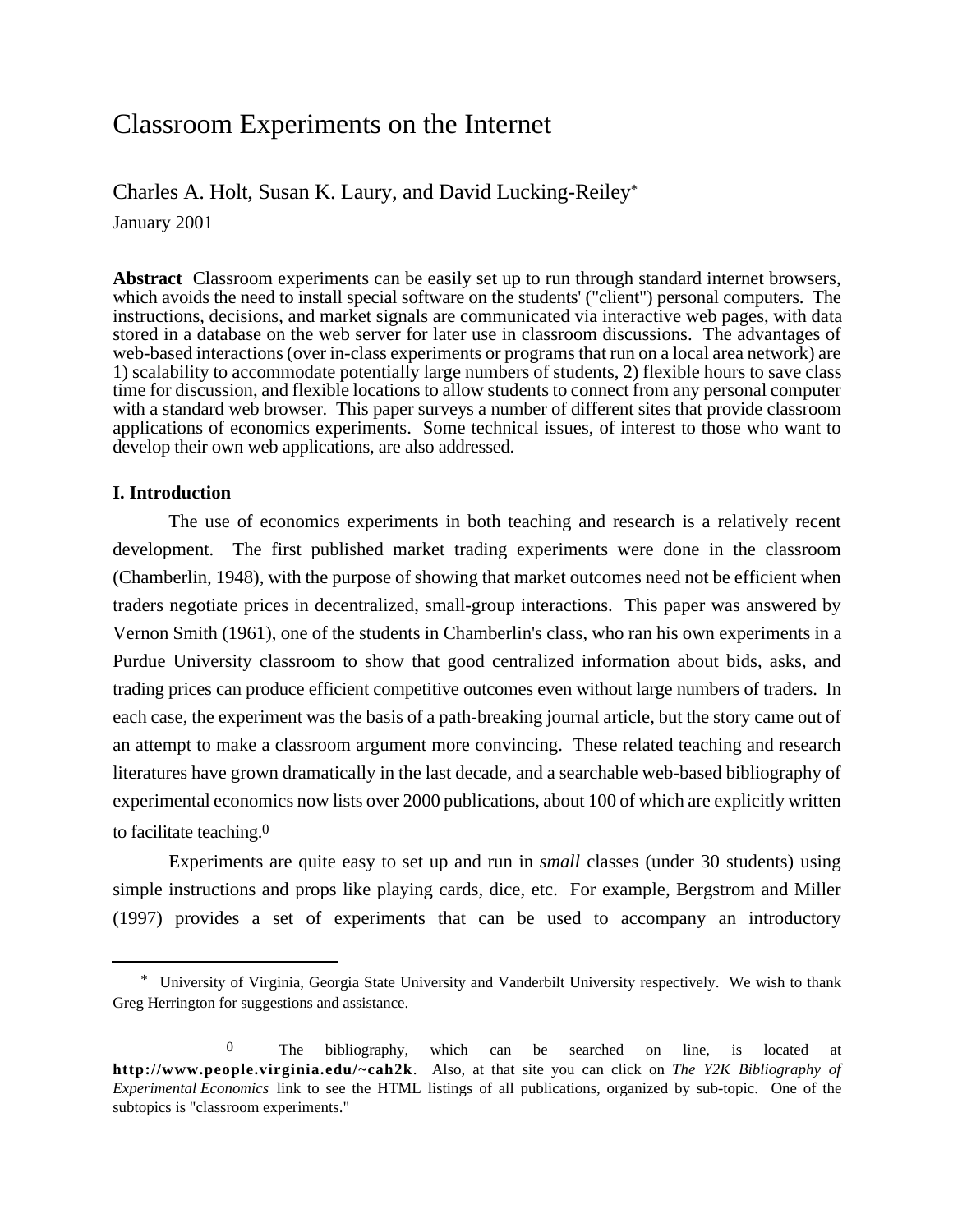microeconomics class, and several textbooks have laboratory-based supplements (e.g. Hazlett, 1998). In addition, the *Journal of Economic Perspectives* "Classroom Games" column provides a series of experiments with advice on procedures and on how to lead the ensuing class discussion (e.g. Holt, 1996; Holt and Laury, 1997). Other journals have provided symposia with collections of classroom experiments papers, i.e. the *Journal of Economic Education* (e.g. Williams and Walker, 1993) and the "Teaching Tips" section of the *Southern Economic Journal* (e.g. Holt, 1999). In addition to standard market and public goods issues, some of these papers deal with a wide range of topics that include macroeconomics (Hazlett, 1998 \*\*add to references\*\*, and Goeree and Holt, 1999) and voting (Anderson and Holt, 1999).

Despite the wide variety of classroom experiments that have been published, many instructors are hesitant to use them, primarily because logistical and time requirements tend to increase sharply in classes with more than about 30 students. The paperwork and decision collection delays can be decreased using decision-making "teams" of several players or playing cards to collect decisions. Computerization eliminates all paperwork and processing delays, and computerized classroom experiments have long been used at schools such as Indiana University and the University of Arizona, where university labs have a library of programs available to instructors and students. Fortunately, there are attractive alternatives for those of us at other colleges and universities. In section II, we describe what is perhaps the first computerized economics experiments, using the NovaNET setup, which is accessed through a connection to a mainframe computer. This section also discusses a game theory program, ComLabGames, and a set of on-line asset markets, the Iowa Economic Markets, both of which can be accessed via a browser with minimal advance preparation (a Java download or a small initial investment). In sections III and IV we describe some of the work that we have been doing on programs that use an even simpler setup, with no program downloads needed. These programs are accessed on the web from any PC with a browser (e.g. Internet Explorer or Netscape Navigator). David Lucking-Reiley's MarketEcon site at Vanderbilt, described in Section III, contains some auction and monopoly programs. A lottery-choice exercise and a coordination game, developed by Charles Holt, are described in Section IV.

## **II. Instructional Software: NovaNet, ComLabGames, and Iowa Economic Markets**

The first computerized experiments were programmed by Arlington Williams and some of his colleagues at the University of Arizona, using the NovaNET (formerly PLATO) mainframe computer setup. The original programs permitted large numbers of students to participate in double auctions, posted-price auctions, and voluntary contributions games. This software has been refined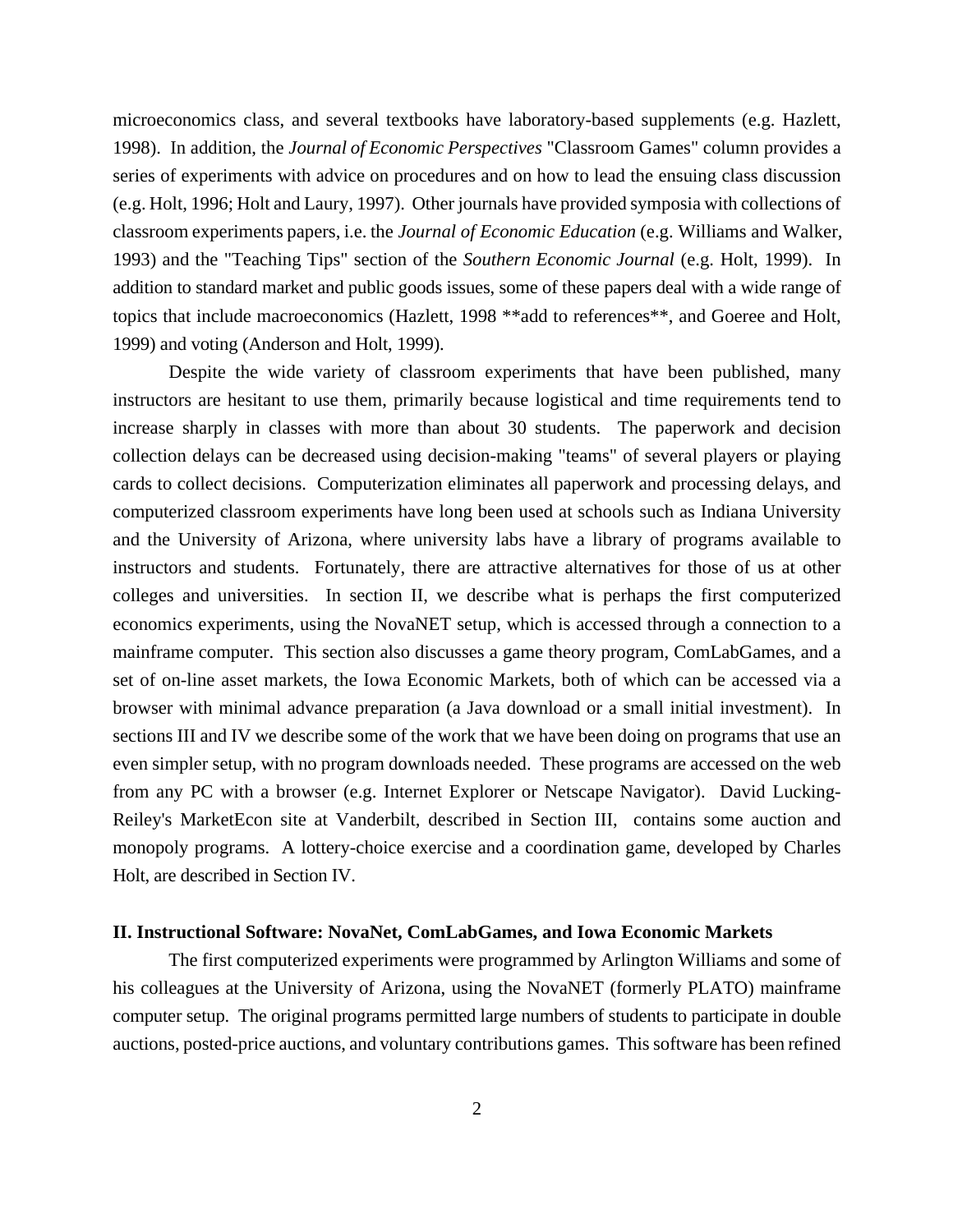and improved over the years, and now it provides exceptional stability and graphics support (Walker and Williams, 1993). The main disadvantages for some are that the NovaNET connection is not freely available at most universities, and the client PCs need software installed in order to access the NovaNET system. Your university technology office should be able to tell you whether you have NovaNET access, which is often used in education schools.1 Even if you have a subscription, your students will need to have access to public laboratories with PCs that are set up for NovaNET access, which may take some advance planning.

If access prerequisites are satisfied, the benefits of NovaNET can be substantial, since the programs have been polished over many years by Williams and others. For example, one program involves a "call market" which lets traders enter bids and asks, which are arrayed into pseudo demand and supply functions that are crossed to determine a uniform trading price at a prespecified time. This market is idea for after-hours trading since students can log on at different times in a specified interval. The program provides a graphic presentation of the bid and ask arrays at any given moment, so that students can see the market forces evolve in the process of price discovery. This type of market is used in numerous stock exchanges around the world. Other programs are discussed in Walker and Williams (1993).

There is no better way to understand the strategic landscape of a seemingly complex game than to play the game with others. ComLabGames (**http://www.comlabgames.cmu.edu**) provides a simple setup that is explicitly designed for running classroom game theory experiments. The web site describes how to download and install the application to each PC, which must be done before designing or participating in one of these experiments. Currently, the site supports both normal-form and extensive-form games; see the description in Grobelnik, Holt, and Prasnikar (1999). The program, which runs on a mainframe at Carnegie-Mellon University, allows the instructor to specify the decisions, the payoffs, and the protocol for matching students (random or fixed). Results are automatically stored in a file specified by the instructor, which permits afterhours operations. The setup provides particularly nice color graphics for presenting extensive-form games, and all components (decision nodes, outcomes, players, etc.) can be given customized labels (e.g., "audit decision" or "audit detects misconduct"). The site also provides packaged programs that match some examples from standard game theory textbooks.

Before proceeding, we should mention another mainframe program that can be used in the classroom, the Iowa Economic Markets (**http://www.biz.uiowa.edu/iem**). These are asset markets that can be accessed freely through a browser, but traders must invest (possibly small)

1 For example, all universities in the Georgia state system have access.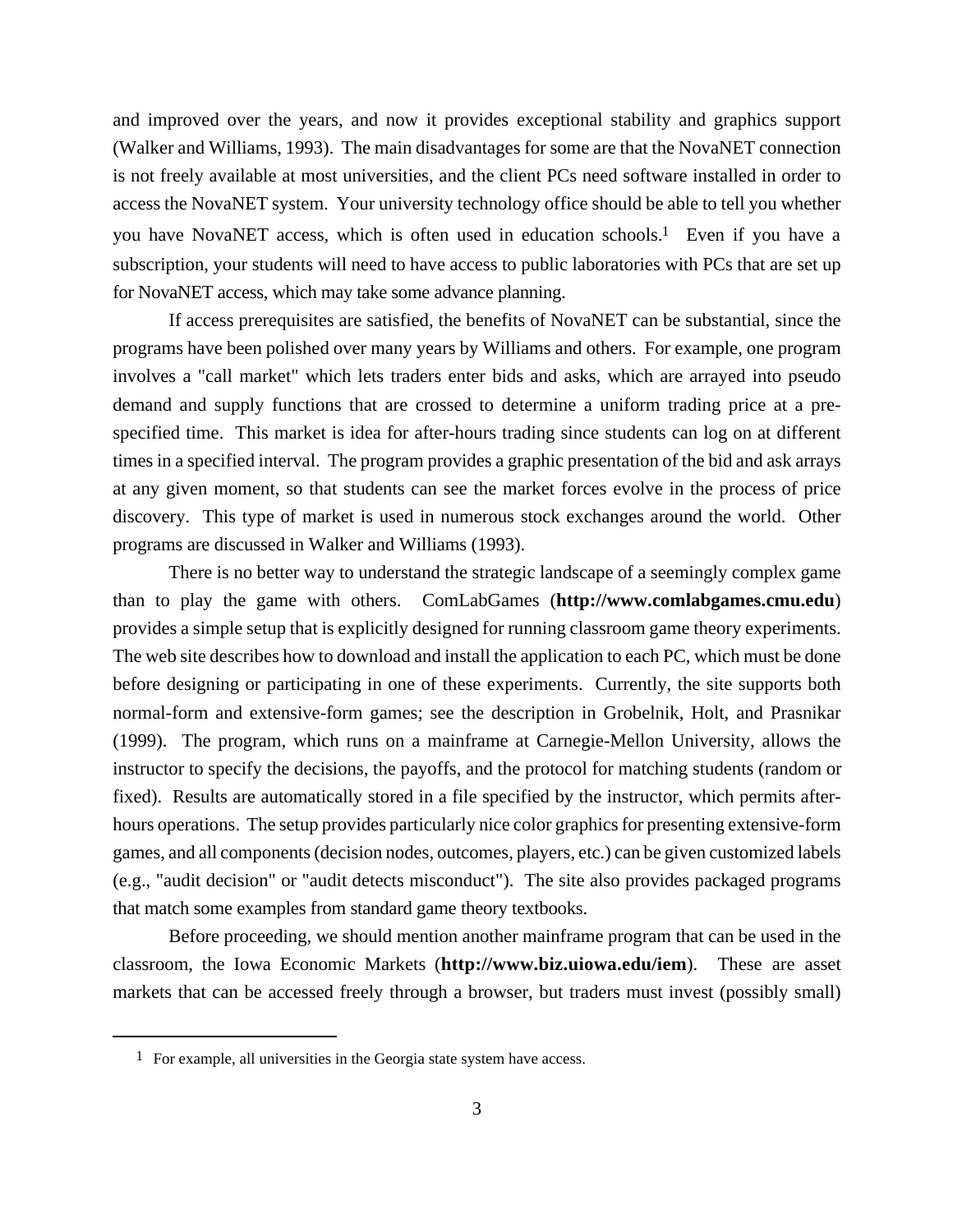amounts of money to purchase assets that fluctuate in value as trading progresses. Although there are many types of markets, the best known are the political stock markets that pertain to specific election contests. For example, a dollar invested in a "winner-take-all" market would provide a share of each major candidate and "rest of field." Each share of stock in the eventual winner would pay out a dollar, and other shares are worthless. In a close two-way election, each candidate's stock is about equally likely to pay a dollar, so each should sell for about 50 cents, as was the case at times in the recent Gore/Bush contest. Their web site provides a number of suggested classroom applications, and can provide the basis for discussions of arbitrage and the effects of new information on asset prices.

#### **III. Monopoly and Auction Experiments**

The advent of on-line marketing means that laboratory and field markets can have the same look and feel. As public and professional interest in e-commerce has increased, the use of internetbased auctions in classroom exercises is becoming more attractive. Standard forms of online auctions are described in the Consumer Reports Guide to Online Shopping 2000. Lucking-Reiley(1998b) describes web-based auction experiments, which can be viewed at

**http://market.econ.vanderbilt.edu/**. Participants sign up on the web, and are notified by e-mail of auction results. Bids are submitted through the web2. For example, a student who makes a bid of \$0.50 for each of 13 units and presses the "Submit" button, then may receive some indication of where the bid stands in the queue. The program offers a stable, secure, and extremely rapid way of letting participants share information about decisions and prices. This approach is well suited to other types of economic decisions, e.g. monopoly pricing (Lucking-Reiley, 1998a).

These applications are stable and scalable, since all calculations are preformed in one location (the web server), which minimizes the chances of crashes. In contrast, the standard experiment software that is used in research laboratories has typically involved separate compiled programs running the server and on all subject machines simultaneously, so that delays or disconnections anywhere can bring the experiment to a halt. This kind of instability is acceptable in a small dedicated laboratory, but is clearly inappropriate with large numbers on their own personal computers at diverse locations, as in a typical e-commerce setting.

Unfortunately, these applications are not viewable on MacIntosh and older windows PCs,

2 Lucking-Reiley uses active server pages, which are HTML pages that are activated by bits of programming script (Visual Basic) that are invisible to the user. A second element of this web-based approach is the underlying database, which in this case is Microsoft SQL. Databases like SQL were developed to handle very large numbers of "hits" in short spans of time.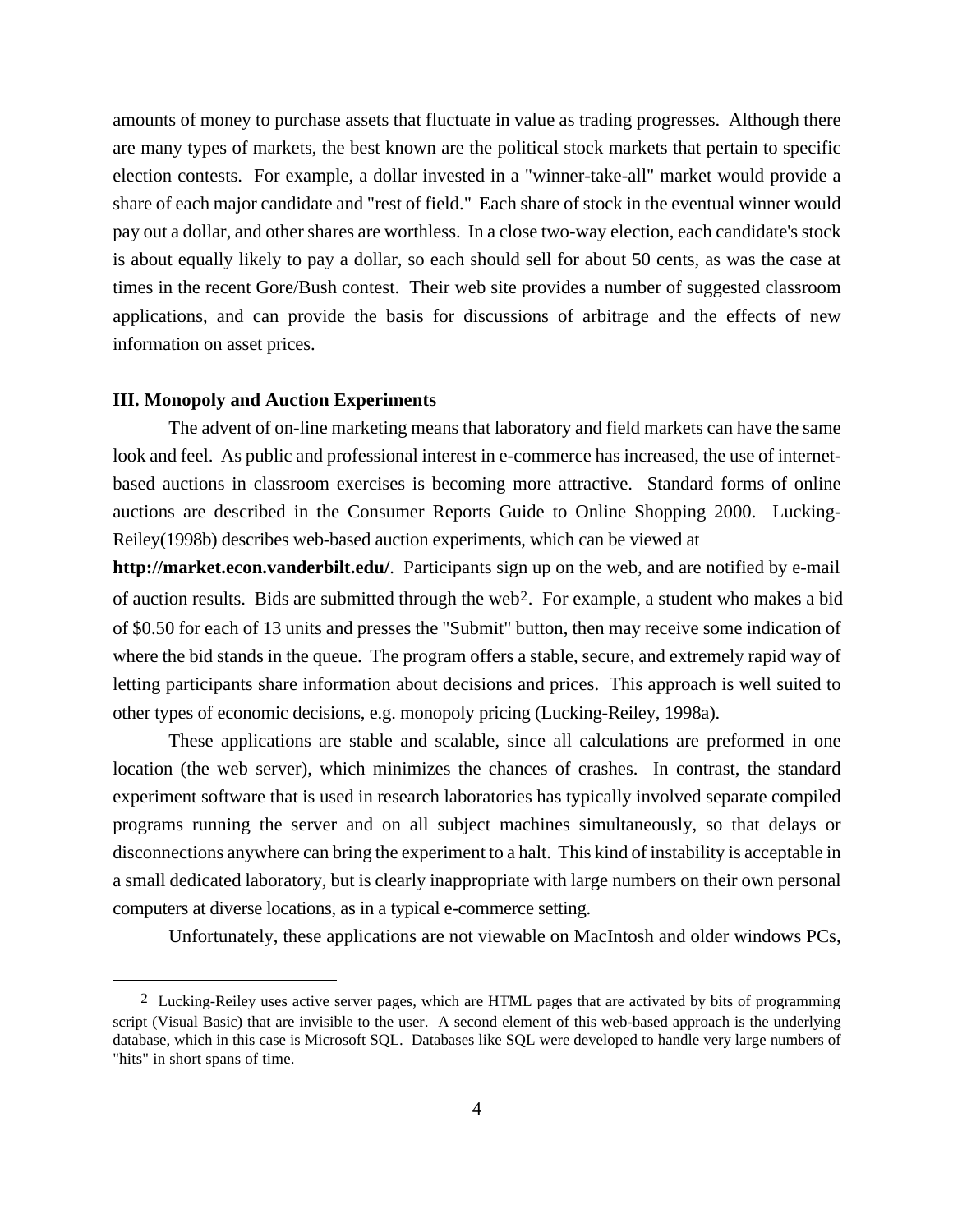but the primary drawback of this approach for classroom experiments is that there is only a limited ability to "push" messages from the server to the student, which takes much of the "real-time" element out of the experiment. Developments in dynamic web pages are sure to occur, since they are being driven by the strong e-commerce demand, but the Netscape versus Microsoft competition struggle sometimes gets in the way of standardization.

### **IV. Lottery Choice and Coordination Experiments on the Web**

In this section, we will describe the operation of a simple interactive coordination game program.3 The first screen (not shown) is aform in which the subject logs on, using an ID number supplied by the instructor. This screen is displayed when the student types the IP address of the web server and the filename (coord login.php), both of which would be announced by the instructor. After pressing the "Logon" button, the student the server returns a page with instructions (Screen 1 in the Appendix). The student is told that in each round they will be asked to choose an "effort" between 110 and 170 pennies. The effort entails a "cost" of .25 times the effort chosen. so an effort of 160 would cost 40 cents. The person is randomly matched with another person who will enter their own effort through a browser on a different PC, and each person earns the minimum of the two efforts, minus the cost of one's own effort. So if they each choose 160, the minimum would be 160, and each would earn 120. Notice that there is no incentive to deviate from any common effort, since a unilateral increase only raises the cost without affecting the minimum, and a unilateral decrease reduces the minimum by more than the reduction in effort cost. Hence any common effort level is a Nash equilibrium in this game, although this observation is not communicated in the instructions.

After pressing the button at the end of the instructions page, an effort submission page (shown in the Appendix) is displayed, which provides a form used for the entry of an effort decision. Pressing "Submit" sends this effort back to the server, to be inserted in the database, unless the effort is inadmissible, in which case a warning is displayed and the student is returned to the submission page. When the other's effort is ready, then this information is returned to the student on a results page (shown in the Appendix), with the other's ID, the other's effort, and

3 These programs were developed using a free "shareware"alternative to the ASP/SQL setup described in the previous section is available using free "shareware." The HTML pages are activated with server-side PHP programming script. The resulting ".PHP" pages work in exactly the same way as the ASP pages, returning the results of server side calculations, while keeping the script hidden from the client. The database is the open source MYSQL shareware, and the server is Apache Web Server. While these are free products, they are fast, scalable, and stable. (Apache, for example, is used as the web server at the University of Virginia, and MYSQL is sort of like Microsoft SQL without some of the "bloated" but convenient proprietary features.) The setup runs on 32 bit Windows PCs (Win95, Win98, and NT), as well as on Linux.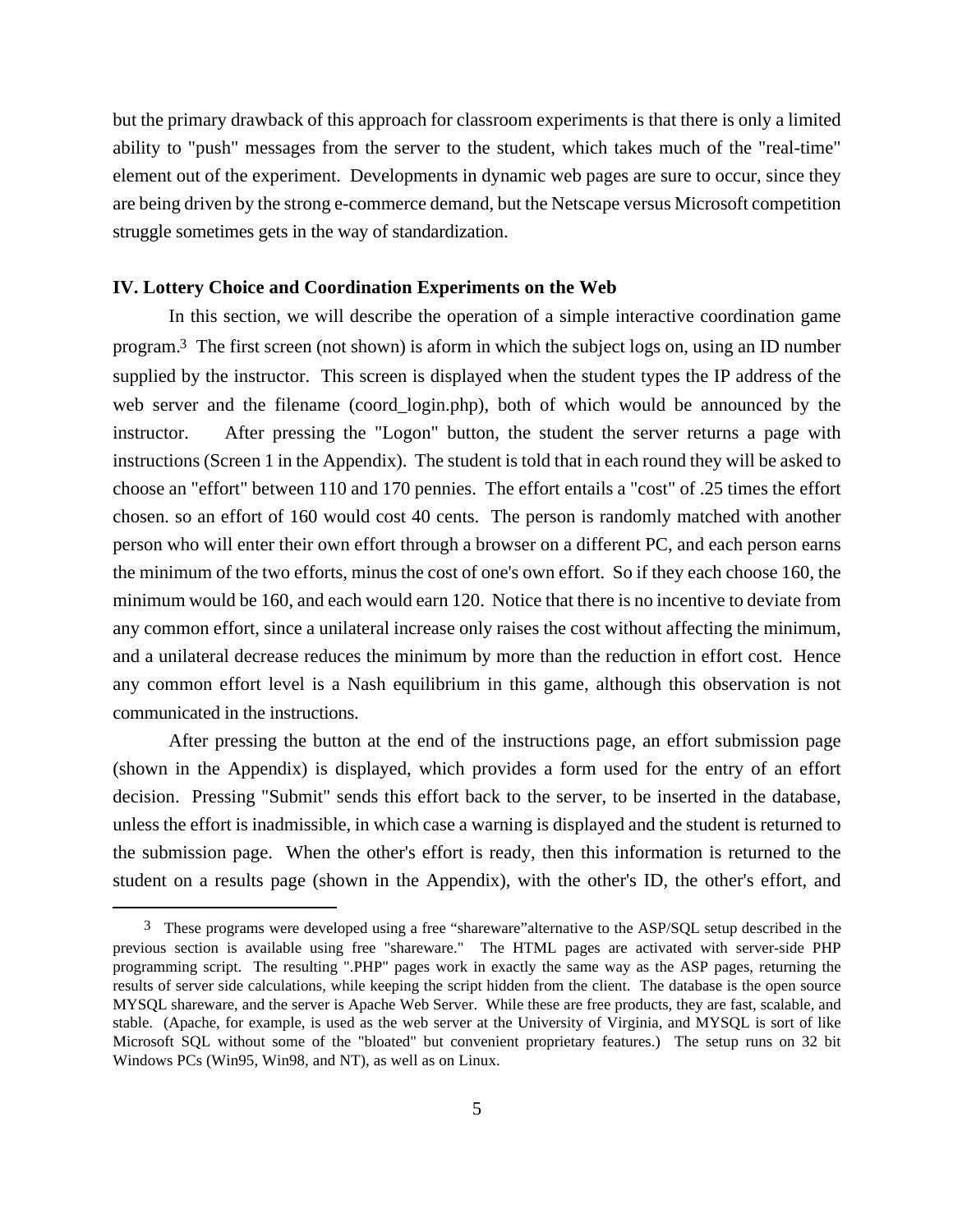earnings calculations for that round. Pressing the appropriate button then reloads the submission page, with a new round number inserted, etc. The data are stored in a database at each step. With a single frame of instructions and rapid calculations, it is possible to go through a relatively complicated coordination in a fraction of the time that would be required if all calculations and communications were done "by hand" with paper decision sheets.

## **VI. Conclusion**

Classroom experiments provide an effective basis for interactive learning, and new webbased technologies are opening up possibilities for using experiments with large classes. The web facilitates 1) communication through standard browsers and 2) data collection through ties to a database on a web server. These elements allow one to set up classroom experiments with participants connecting from diverse locations "after hours," with the data made available for subsequent class discussion. The technologies for dynamic web pages are still evolving, so even more flexible opportunities should be available soon.